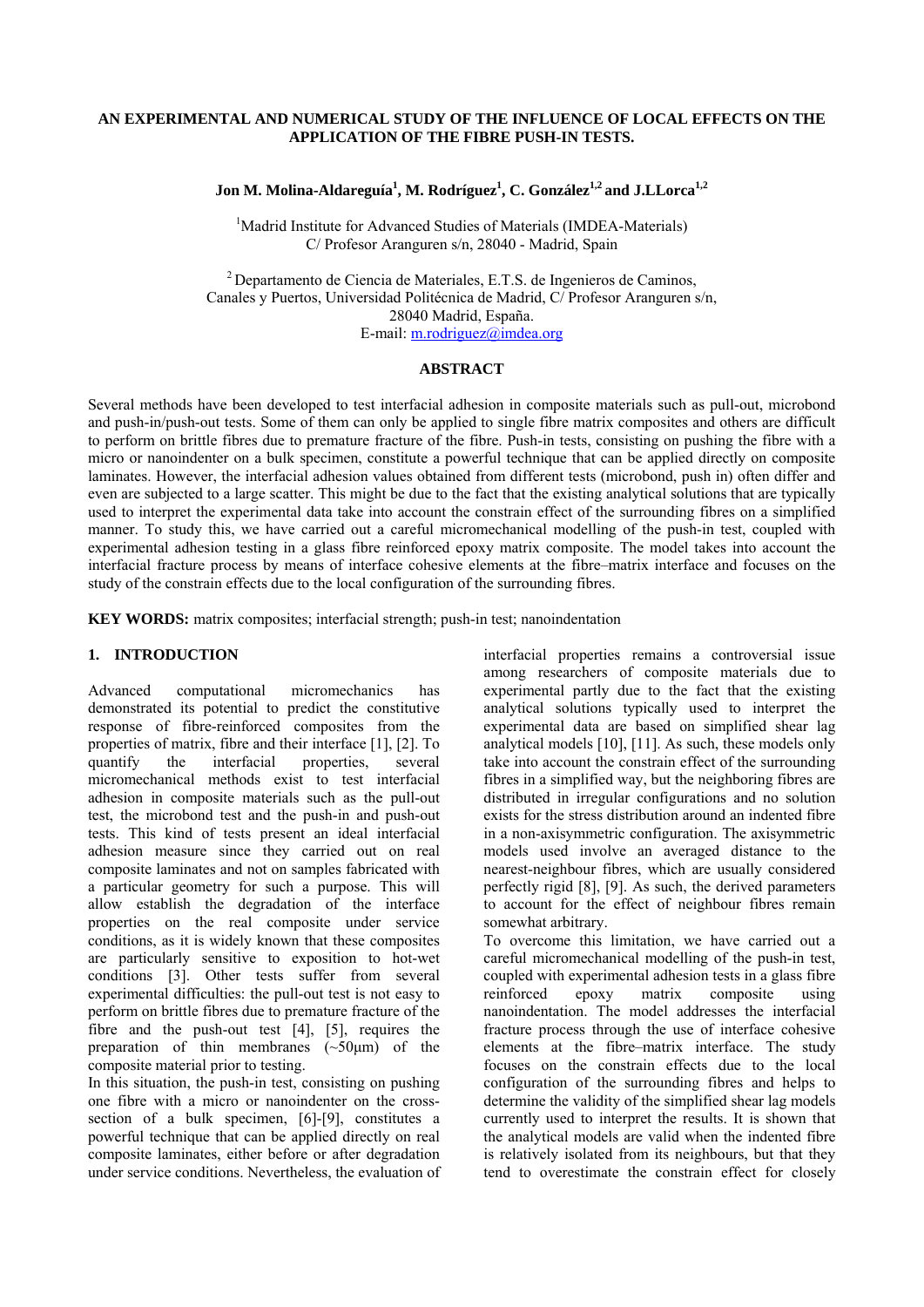packed fibres, the scenario usually found in polymer matrix composites. Nevertheless, it is concluded that the simplified shear lag models can be safely used to estimate the interfacial shear strength provided that the constrain effect is carefully derived from the initial part of the push-in loading-displacement curve.

## **2. MATERIALS AND EXPERIMENTAL TECHNIQUES**

A unidirectional glass/epoxy composite was used for this study. Pre-impregnated sheets of E-glass/MTM 57 epoxy resin were purchased from Advanced Composite Group (UK). Rectangular panels of 350 x 300 mm2 were heated at 3 ºC/min and consolidated at 120º C and 0.64 MPa in an autoclave for 30 minutes. They were cooled at the same rate of 3 ºC/min and the internal pressure was released at 80 ºC. The nominal fibre volume fraction was 54%. Blocks of 1 x 1 x 1 cm were cut and polished on SiC paper to 1000 grit finish followed by a diamond slurry up to 1 μm. The samples were mounted on a MTS Nanoindenter XP instrumented equipped with a Berkovich tip. Fibres covering a wide range of diameters (between 14 and 32μm) and different environments (position of the neighbouring fibres) were selected for the tests, as shown in two examples in figure 1.



*Figure 1. Examples of indented fibres showing the local configuration of the surrounding fibres: (a) a closely packed fibre and (b) a more isolated fibre.* 



*Figure 2. (a) Typical indentation load-displacement curve performed on a glass fibre and (b) sketch illustrating the indentation response of the fibre showing the two components* 

*of the indenter displacement: the penetration of the indenter in the fibre cross-section uind and the compression of the fibre and deflection of the matrix ufibre.* 

The push-in test consists of pushing the indenter into the cross-section of a fibre which is perpendicular to the polished section. The indentations were performed at a displacement rate of 50 nm/s at various levels of maximum load ranging between 20 mN and 700 mN.

Figure 2 (a) shows a typical load-displacement curve obtained during indentation of one fibre. As shown previously in polymer matrix composites [12] no significant discontinuity in the load-displacement curve is observed at the onset of debonding. Several authors [8], [9], have thoroughly work on the treatment of the indentation curves in order to obtain a debonding load without the need for time-consuming load step procedures and optical inspection of the indented fibres. But for the sake of clarity, the most important aspects are briefly discussed below in conjunction with the experimental results obtained in this work.

#### **3. EXPERIMENTAL RESULTS**

#### *3.1 Extraction of load-fibre displacement curve*

The treatment relies on the identification of two components in the indenter displacement. The first is related to the penetration of the indenter in the fibre crosssection  $u_{ind}$ , and the second is associated with the compression of the fibre in the surrounding epoxy matrix and the deflection of the matrix  $u_{\text{fibre}}$ , (figure 2) (b). In order to derive the elastoplastic indentation response of E-glass one can either indent a piece of bulk glass or derive it from finite element simulations. The second approach was used in this work.

Once the elastoplastic indentation response of bulk glass is known, the fibre displacement  $u_{\text{fiber}}$  can be simply obtained by subtracting the elastoplastic component of indentation  $(u_{ind})$  from the total displacement  $u$  recorded during the test, as shown in figure 3 (a). The curve in figure 3 (b) shows the typical behaviour found elsewhere [8], [9], for the fibre compression once the displacement due to the elastoplastic indentation is removed.

The initial linear part corresponds to the elastic response of the fibre/matrix system, while most authors interpret the departure from linearity at the critical load  $P_{crit}$  as the result of interfacial debonding. In this work, the test was interrupted at increasing loads for optical inspection of the indented fibres.

As shown in figure 3 (c), it was difficult to establish whether the departure from linearity marked the onset of plastic deformation of the matrix or the onset of interfacial debonding, especially because debonding was gradual and did not occur on the entire periphery of the fibre simultaneously.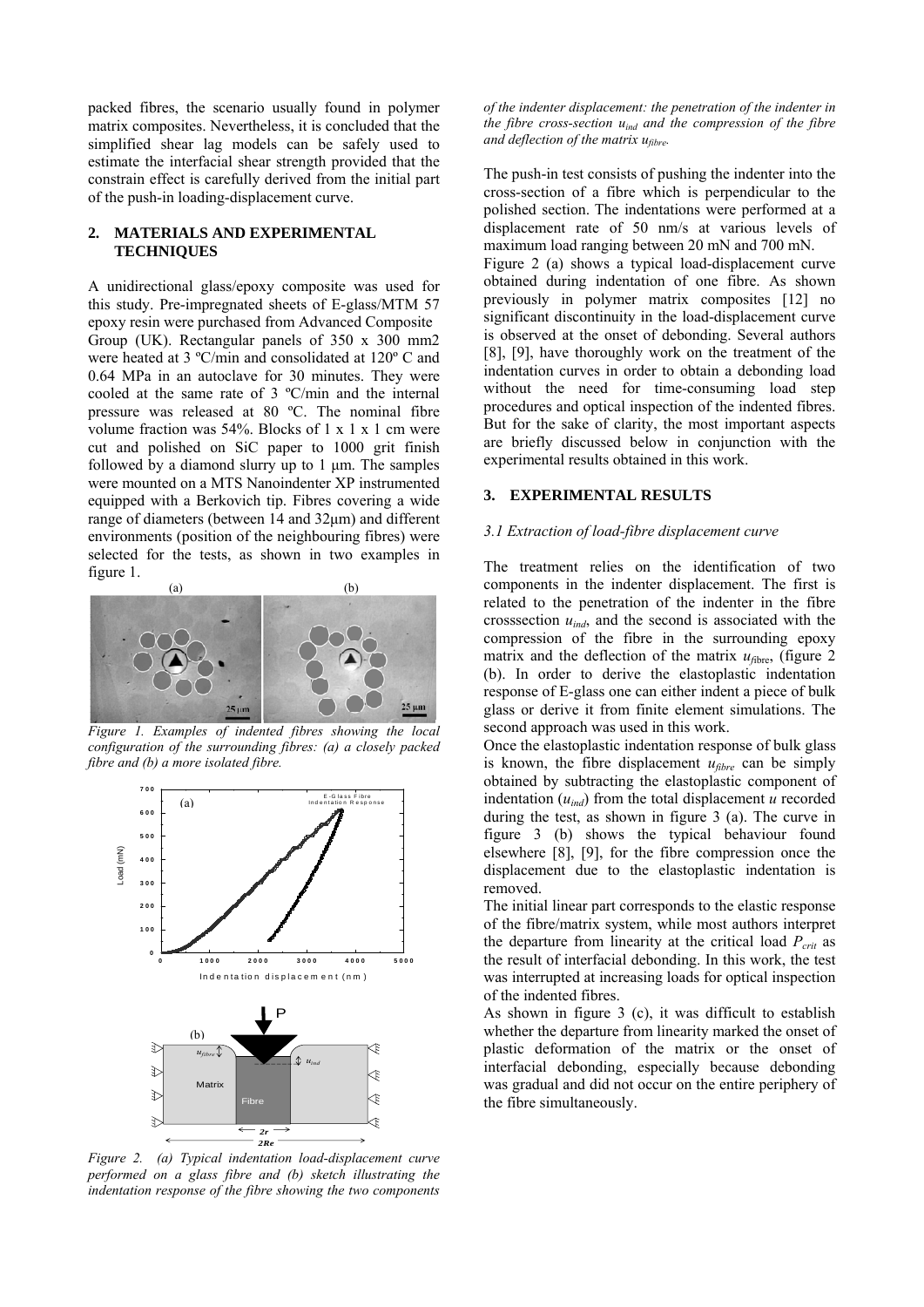

*Figure 3. (a) Load-displacement curve of E-glass fibre and bulk glass (as predicted by FEM); (b) the load-fibre displacement behaviour obtained by subtracting the elastoplastic component of indentation (uind) from the total displacement u recorded during the test; (c) optical images of the indented fibre showing that the debonding is gradual.* 

## *3.2. Analytical shear lag model*

The analytical shear-lag models currently used to interpret the load-displacement curves obtained in the push-in test assume a perfect hexagonal fibre packing, elastic deformation of the matrix and a perfectly bonded interface. The proximity of the surrounding fibres is taken into account through the parameter *Re*, as illustrated in figure 2(b), which represents the distance from the indented fibre to the ring of neighbouring fibres. The model assumes that the longitudinal displacement of the matrix equals zero at distance *Re*. Under this assumption, a linear relationship is obtained

between the displacement of the fibre  $u_f$  and the applied load *P* [8], [9].

$$
u = \frac{P}{\pi \cdot r \cdot n \cdot E_f} \quad (1) \quad \text{with} \quad n^2 = \frac{2G_m}{E_f \ln(R_e/r)} \quad (2)
$$

where *r* is the fibre radius,  $\sigma_f$  is the fibre axial stress,  $G_m$ is the matrix shear modulus and  $E_f$  is the fibre Young's modulus. Finally, the maximum shear stress at the onset of debonding can be assimilated to the interfacial shear strength:

$$
u = \frac{n \cdot P_{crit}}{2\pi \cdot r^2} = \frac{n}{2} \sigma_f^{crit}
$$
 (3)

where  $\sigma_f^{crit}$  is the axial stress at the cross-section of the fibre at debonding. It is interesting to note that the analytical model tries to account for the effect of the surrounding fibres through the parameter *(Re/r).* This parameter *(Re/r)* has no physical interpretation but it has been shown to correlate to the local packing of the indented fibre and can be denoted as the constraint factor. In the treatment proposed in [8], the linear part of the indentation curve is used to estimate *n* and *(Re/r)*  through equations (1) and (2). Once n is determined, the interfacial strength can be derived from the critical load for debonding  $P_{crit}$  through equation (3).

## *3.3. Effect of fibre diameter and neighbouring fibres*

The shear-lag model presented above was applied to the experimental results obtained in this work. Overall over 30 fibres were tested. Figure 4 (a) displays seven representative load-displacement curves, showing the large differences that can be found for fibres of different diameters or located in different environments (for the sake of clarity only the loading portions of the curves are displayed). As mentioned above, the linear part of the curves was used to estimate the constraint factor *(Re/r)* through equations (1) and (2). As expected from equation (1), the slope of the linear part in this graph was constant for all the fibres, but the onset of departure from linearity was very sensitive to the local environment of the fibres.

Figure 4 where the load was normalized by the fibre diameter and *n* clearly shows the behaviour of fibres with similar diameters. Fibres with a smaller constraint factor *Re/r*, i.e. having more closely packed fibres around, showed a more marked departure from linearity, corroborating the strong effect of the local environment of the neighbouring fibres on the push-in test.

Finally, the calculated interface shear strength (calculated from the load at the onset of the departure from linearity) is plotted in figure 5 as a function of the constraint factor. An average value of 83 MPa was obtained although the uncertainty was large due to the difficulty on determining the critical load. The axial fibre stress at the onset of debonding varied linearly with the constraint factor (figure 5), as expected.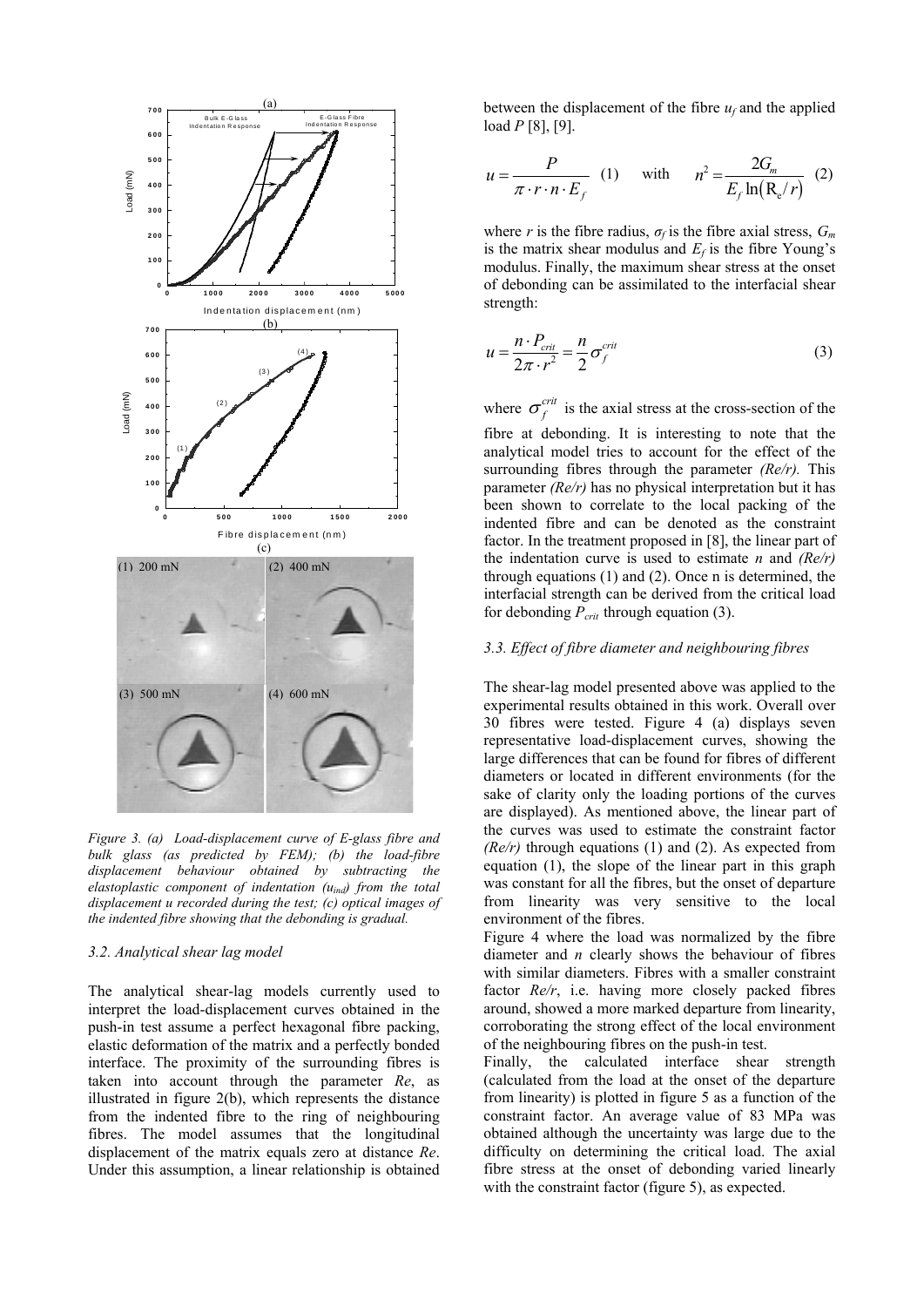

*Figure 4. (a) Load-fibre displacement behaviour for some representative fibres of different diameter; (b) Normalized load curves for fibres with 32-35 m diameter showing the effect of the confinement parameter Re/r.* 



*Figure 5. Interface shear stress and axial fibre stress at the onset of departure from linearity as a function of the constraint factor.* 

It is interesting to note that the ratio Re/r can be related to the fibre volume fraction  $V_f$  under the assumption of hexagonal fibre packing according to:

$$
\ln(Re / r) = \frac{1}{2} \ln \left( 2\pi / \sqrt{3}V_f \right) \tag{4}
$$

which for a nominal fiber volume fraction of 54% leads to  $Re/r = 2.6$ . The fact that the reported values are considerably lower reflects that the configuration of the fibres was far from the ideal hexagonal packing, as can be clearly seen in figure 1. In fact, the constraint factors obtained were very small and one should wonder whether this approach is valid for composites with very high volume fractions of fibres. In addition, it was difficult to establish whether the onset of departure is due to interface decohesion or local plastic deformation of the matrix, which has a shear yield stress of 80 MPa, similar to the interfacial strength. To elucidate this, the validity of the approach is discussed in the following sections based on the results of finite element simulations.

### **4. MODELLING**

The experimental results above demonstrate that the effect of the local environment of the surrounding fibres is not negligible, especially in cases where the volume fraction of fibres is very large. Advanced numerical simulations that take into account the details of the microstructure are thus critical to understand the role played by the surrounding fibres on the test results and to determine the minimum distance from the tested fibre to its nearest neighbours to minimize the constraint effect on the measured interfacial properties. The modelling strategy to simulate the push-in test is depicted in Fig. 6.



*Figure 6. Simplification assumed in this work to model the effect of the local environment of the fibres as a solid ring with the same properties than the fiber located at a distance Re from the indented fibre.* 

For the sake of simplicity, the effect of the surrounding fibres in (a) at a distance *Re* from the centre of the fibre has been modelled as a solid ring, displaying the same properties that the fibres. A fibre diameter of 20*μm* was assumed and the position of the solid ring was varied in the range  $Re/r \in (1.0, \infty)$  to account for the constraint effect of the neighbouring fibres.

The numerical analysis of the indentation of the fibre cross-section was carried out using the finite element method. The simplification depicted in figure 6 allowed for the implementation of an axisymmetric model. The fibres and matrix were meshed using two-dimensional four–node linear axisymmetric elements with reduced integration. The Berkovich indenter was modelled as a rigid conical indenter with an included angle of 70.3º. The specimen dimensions were large enough so that the effects of the boundary conditions were negligible and the mesh was refined near the indented zone, to avoid numerical instabilities at the contact between fibre and indenter. Glass fibres were modelled as linear elastoplastic isotropic solids using a Von Mises plasitification criterion, with the properties given in Table 1. The yield stress of the glass fibres was fixed by fitting the numerical simulations to the indentation behaviour of the fibres. The MTM57 epoxy matrix was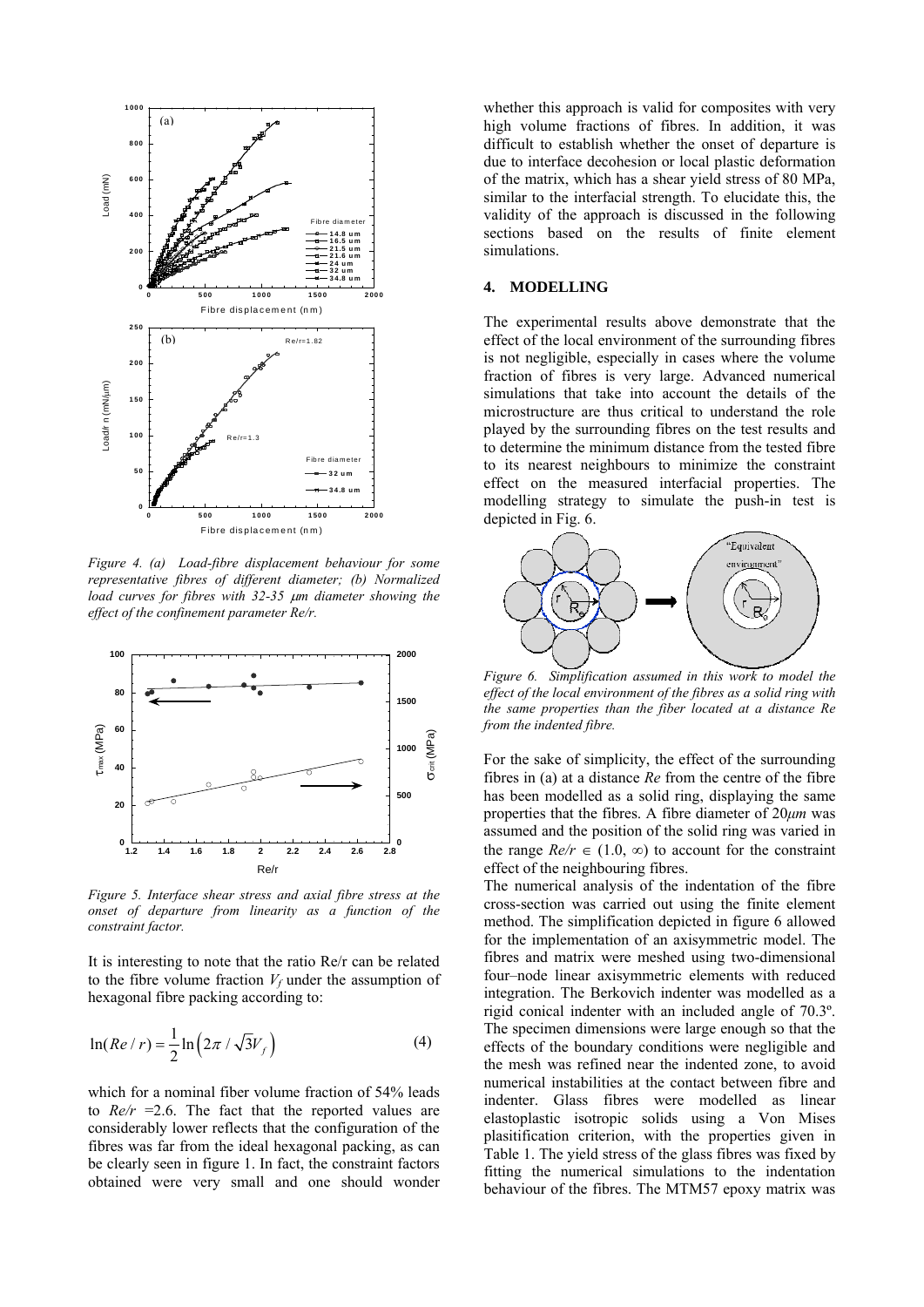assumed to behave as an isotropic, elastoplastic solid. The matrix elastic constants were obtained from the data sheet of ACG and are reported in Table 1. The yield stress of the MTM57 epoxy matrix was fixed at 140 MPa by fitting numerical simulations to the indentation behaviour of the matrix [13], giving a shear yield stress of 80 MPa.

*Table 1. Material Properties* 

| Material       | E<br>(GPa) | ν    | $\sigma_{v}$<br>(MPa) |
|----------------|------------|------|-----------------------|
| E-Glass        | 70         | 0.18 | 4200                  |
| MTM57<br>epoxy | 3.4        | 0.35 | 140                   |

Interface decohesion was simulated through a cohesive crack model, using first-order interface elements of Abaqus (COHAX4) inserted at the fibre/matrix interface which follow a traction-separation  $(t-\delta)$  constitutive law. In the absence of damage, the interface behaviour was linear with an initial stiffness large enough to ensure the displacement continuity at the interface and to avoid any modification of the stress fields around the fibres in the absence of damage. This linear behaviour ends at the onset of damage, which occurs when the traction acting on the interface reaches the interface strength, *tc*.

From the viewpoint of the interface properties, the interface behaviour is controlled by two parameters, namely the interface strength tc and the fracture energy, *Gi*, which stands for the area under the curve t-δ. The interface strength was fixed at  $t_c$  = 80 MPa, based on the preliminary experimental results obtained based on the shear-lag model. Regarding the interface fracture energy, this parameter should not significantly affect the onset of debonding and a value of 100 J/m2 was used, as in previous analyses [14].

## **5. NUMERICAL RESULTS AND COMPARISON WITH EXPERIMENTS.**

## *5.1. Effect of the surrounding fibres on the linear slope of the loading curve*

The load-displacement curves obtained by FEM, for fibres with different constraint factors *Re/r* are plotted in figure 7 assuming a perfect interface. As in the experiments, an initial linear response was obtained and the stiffness increased with the constraint of the surrounding fibres (lower *Re/r*). It is interesting to notice that the curves departed earlier from linearity as the constraint increased, marking the onset of plastic deformation of the matrix around the fibres (indicated by the gray arrows in the figure). At this point, the shear stresses reached  $\tau_{\text{matrix}}=80 \text{ MPa}$ , as expected from the matrix yield stress (table 1).

Comparison between the FEM results and the results that would be obtained on applying the shear lag model leads to the conclusion that the latter tends to overestimate the constraint effect of the neighbouring fibres when the confinement effect is large  $(Re/r < 3)$ .



*Figure 7. Load-fibre displacements results obtained by FEM, for fibres with different constraint factors Re/r, assuming a perfect interface. As the constraint increases (lower Re/r), the stiffness of the response increases.* 

This is shown in figure 8 where the parameter *n* as obtained from the slope of the FEM load-displacement curves and from equation (2) is plotted as a function of the confinement. The shear lag model overestimates the confinement effect of the surrounding fibres on the stiffness of the load-displacement curve as much as 30%, for Re/r<3.



*Figure 8. Comparison between the shear lag model results and the FEM results. Value of n versus Re/r as measured by FEM and as calculated using equation (2).* 

## *5.2. Effect of the interfacial strength*

The load-displacement curves obtained by FEM are plotted in figure 9 for fibres with different constraint factors *Re/r* and an interfacial strength of 80 MPa. The dashed line indicates the equivalent behaviour assuming a perfect interface.

In all cases, the departure of linearity, as indicated by the gray arrows, marked the onset of debonding of the indented fibre, even if the interfacial shear strength was comparable to the matrix shear yield stress. An interesting situation would be that in which the matrix shear yield stress were lower than the interfacial strength, which will be the subject of future studies.

Finally, figure 10 shows the comparison between one experimental push-in test and the corresponding FEM simulation for different values of the constrain factor *Re/r*. A perfect match is obtained in this case for *Re/r*=1.5. It is worth mentioning at this point that the same value of interfacial strength, i.e. 80 MPa, was obtained using the shear lag model, but with *Re/r* = 2.